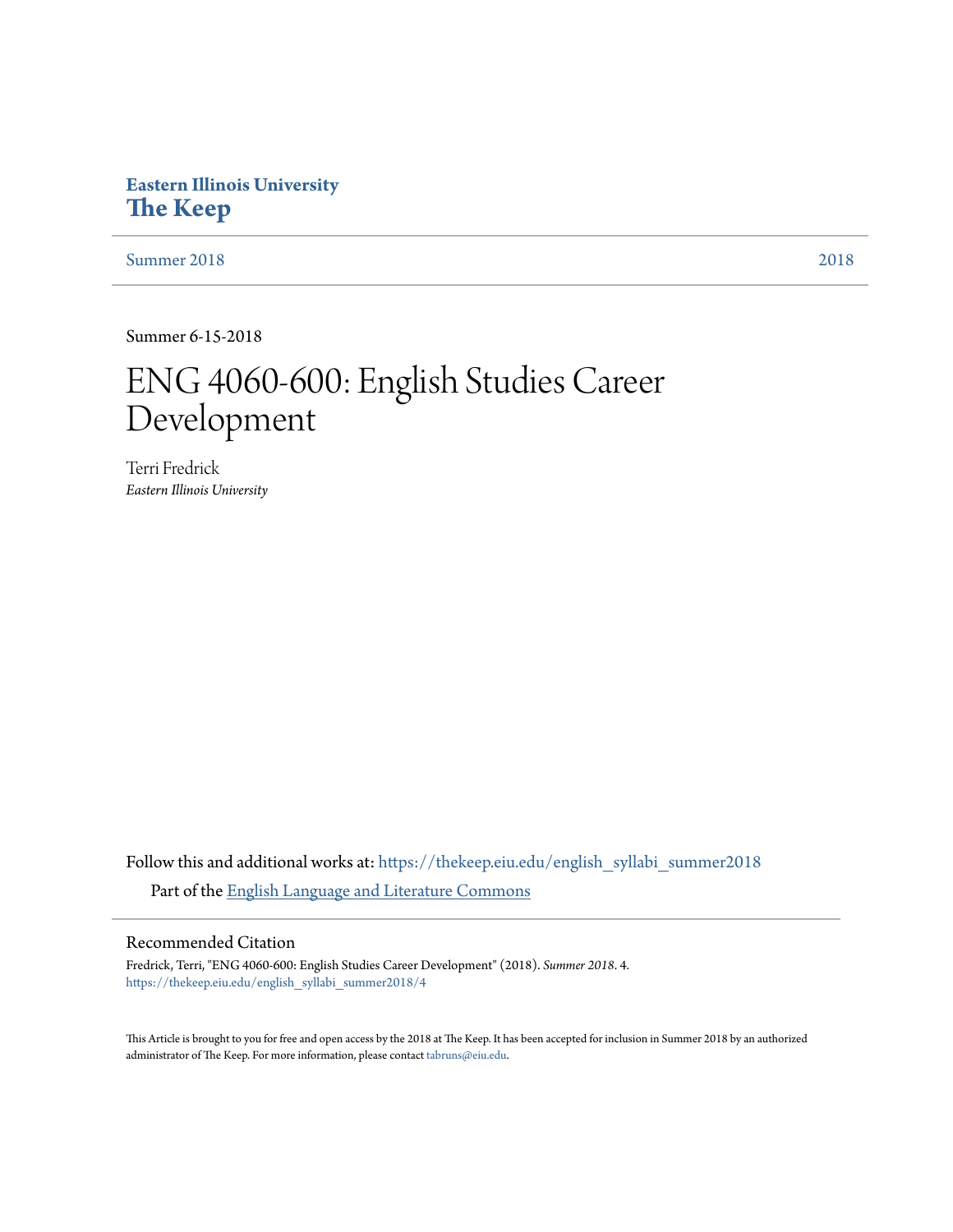# English Studies Career Development Summer 2018 | (1 credit)

## Course Description

This course is designed to help you prepare for your post-graduate professional experiences. In this course, you will research job openings and professional organizations, analyze your own professional skills and abilities, and read course materials related to career development. As part of the class, you will create your final resume, a cover letter template, a print portfolio, and a professional website or online portfolio.

#### Required Course Materials Reading materials:

Smith and Haimes-Korn. Portfolios for Technical and Professional Communicators Other assigned reading available as links through D2L

#### Technology needs:

To complete this course successfully, you will need to access the following:

- Regular access to a computer with reliable internet and speakers.
- D2L. We will use a range of features, including email, discussion boards, content, and dropbox.
- Microsoft Word--the full version or some other software through which to create a welldesigned resume.
- Adobe Reader or Adobe Acrobat. You will need to open and read PDFs.
- LinkedIn (free social media platform for professional networking and job searching)
- Wix, Wordpress, or some other online space for creating and hosting your online portfolio or website. (Wix and Wordpress are free. Some other options may cost a hosting fee but might offer you more options. It's your decision.)

As you build your online portfolio/website and establish your Linkedln account, you will probably need to use help menus and internet resources. I am happy to provide assistance in using any technologies that you struggle with. Because providing help and resources takes time, you should make requests for tutorials well in advance of assignment deadlines.

## Course Requirements

Job Search project: In this three-part project, you will research to find ten jobs you might be qualified to apply for. You will then write an analysis of one of those ads.

Resume/Cover Letter. You will create (and revise and revise and revise!) your resume and a sample cover letter.

Web portfolio and Linkedln. You will build an online professional portfolio and Linkedln profile targeted toward potential employers or clients.

Homework/participation. The usual stuff.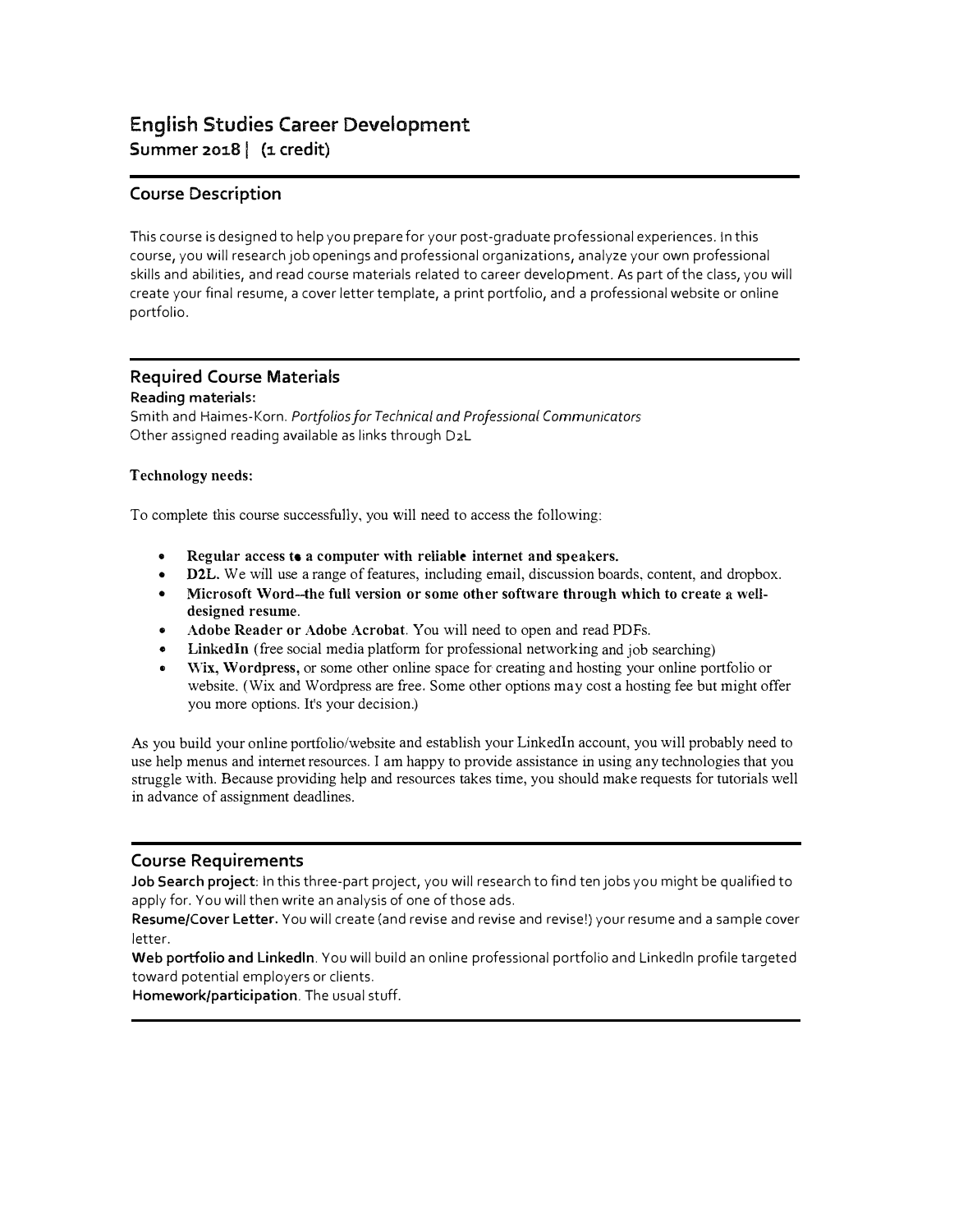#### Assessment

Assignments will be evaluated holistically in areas such as content, organization, expression/delivery, correctness, and layout/visual impact as adapted to the audience, purpose, and context for which you are communicating. Each assignment will include specific criteria.

The grade breakdown for assignments is below. Note: I reserve the right to make additions and alterations to this assessment breakdown should the need arise. Students will be informed in class and in writing prior to any changes being made.

| <b>Assignment</b> :<br>ා% grade |                                  |  |  |  |  |  |  |  |  |  |  |  |  |  |  |  |  |  |  |
|---------------------------------|----------------------------------|--|--|--|--|--|--|--|--|--|--|--|--|--|--|--|--|--|--|
|                                 |                                  |  |  |  |  |  |  |  |  |  |  |  |  |  |  |  |  |  |  |
| Job search project<br>x.        |                                  |  |  |  |  |  |  |  |  |  |  |  |  |  |  |  |  |  |  |
|                                 |                                  |  |  |  |  |  |  |  |  |  |  |  |  |  |  |  |  |  |  |
|                                 | <sup>8</sup> Resume/cover letter |  |  |  |  |  |  |  |  |  |  |  |  |  |  |  |  |  |  |
|                                 |                                  |  |  |  |  |  |  |  |  |  |  |  |  |  |  |  |  |  |  |
| Web portfolio                   |                                  |  |  |  |  |  |  |  |  |  |  |  |  |  |  |  |  |  |  |
|                                 |                                  |  |  |  |  |  |  |  |  |  |  |  |  |  |  |  |  |  |  |
| Homework / participation        |                                  |  |  |  |  |  |  |  |  |  |  |  |  |  |  |  |  |  |  |
|                                 |                                  |  |  |  |  |  |  |  |  |  |  |  |  |  |  |  |  |  |  |
|                                 |                                  |  |  |  |  |  |  |  |  |  |  |  |  |  |  |  |  |  |  |
|                                 |                                  |  |  |  |  |  |  |  |  |  |  |  |  |  |  |  |  |  |  |
|                                 |                                  |  |  |  |  |  |  |  |  |  |  |  |  |  |  |  |  |  |  |

The grading scale for this course is as follows:<br>a state a state in

|                |              |             |                          | and the country |                     |                    |              |              |              | <b>DOM AT</b> |  |  |  |  |
|----------------|--------------|-------------|--------------------------|-----------------|---------------------|--------------------|--------------|--------------|--------------|---------------|--|--|--|--|
| 560            |              |             | Ag58                     | $A++$           | <b>SHE</b>          | $-$                | حسه          | $N_{\rm{m}}$ |              |               |  |  |  |  |
| 86.            |              |             |                          |                 |                     |                    |              |              |              |               |  |  |  |  |
|                |              |             |                          |                 |                     |                    |              |              |              |               |  |  |  |  |
| ,90–100        |              |             |                          |                 |                     |                    |              |              |              |               |  |  |  |  |
|                |              |             |                          |                 |                     |                    |              |              |              |               |  |  |  |  |
|                |              |             |                          | a tau           | All Party           | AM1                | ıNa          |              |              |               |  |  |  |  |
|                |              | <b>CON-</b> | $120 -$                  |                 | $\sigma_{\rm{eff}}$ | ÷.                 | $\sim$       |              |              |               |  |  |  |  |
|                |              |             |                          |                 |                     |                    |              |              |              |               |  |  |  |  |
| 80–89.9⊧       |              |             |                          |                 |                     |                    |              |              | ⊹Β⊹          |               |  |  |  |  |
|                |              |             |                          |                 |                     |                    |              |              |              |               |  |  |  |  |
|                |              |             |                          |                 |                     |                    |              |              |              |               |  |  |  |  |
|                |              |             | $\overline{\phantom{a}}$ |                 | <b>START</b>        |                    |              | <b>COLL</b>  | SeAs.        |               |  |  |  |  |
| paw ind        |              | $\sim$      | w                        | 152.            | <b>CALL</b>         | $\sim$             | <b>Frank</b> |              | 计图 医细胞       | 24.9          |  |  |  |  |
|                |              |             |                          |                 |                     |                    |              |              |              |               |  |  |  |  |
|                |              |             |                          |                 |                     |                    |              |              | ⊕C⊕          |               |  |  |  |  |
| ి70–79.9       |              |             |                          |                 |                     |                    |              |              |              |               |  |  |  |  |
|                |              |             |                          |                 |                     |                    |              |              |              |               |  |  |  |  |
|                |              |             |                          | kind.           | <b>Address</b>      |                    |              |              | say it was a |               |  |  |  |  |
| Tagan I        | <b>Print</b> | $-9.5.0$    | 640                      | z.              | and a               | $\Delta E_{\rm c}$ |              |              | that it does | an A          |  |  |  |  |
|                |              |             |                          |                 |                     |                    |              |              |              |               |  |  |  |  |
| "6ი–69.9       |              |             |                          |                 |                     |                    |              |              | ਾ∩∺          |               |  |  |  |  |
|                |              |             |                          |                 |                     |                    |              |              |              |               |  |  |  |  |
|                |              |             |                          |                 |                     |                    |              |              |              | 62 S.E        |  |  |  |  |
|                |              |             |                          |                 |                     |                    |              |              |              |               |  |  |  |  |
|                |              |             | <b>CNO</b>               |                 |                     |                    |              |              |              |               |  |  |  |  |
|                |              |             |                          |                 |                     |                    |              |              |              | 33            |  |  |  |  |
| 59.9 and below |              |             |                          |                 |                     |                    |              |              | ‼Έ           |               |  |  |  |  |
|                |              |             |                          |                 |                     |                    |              |              |              |               |  |  |  |  |
|                |              |             |                          |                 |                     |                    |              |              |              |               |  |  |  |  |
|                |              | As an       | ورورد                    | New 1           |                     | <b>Advertising</b> |              |              |              |               |  |  |  |  |
| m.             |              | 1.VO        |                          |                 | Nii:                | <b>XXV</b>         |              |              |              |               |  |  |  |  |

At the end of the semester, if a student's grade is within 0.9% of the next highest letter grade, I will use the following to determine whether the grade will be rounded up:

- Student met all deadlines for graded assignments. All assignments were complete at the time of submission.
- Student missed no more than one required practice exercise or discussion board post.
- Student took advantage of optional opportunities to revise or submit drafts for feedback .
- Student took regular, timely advantage of opportunities for additional practice (e.g., optional selfassessments posted to D2L, office hour sessions with Dr. F).
- Student received positive feedback from client and/ or peers regarding the  $precess$  of collaboration (e.g., meeting deadlines, communicating frequently, participating in meetings, helping to minimize conflict)

#### Expected Conduct

This class focuses on communicating effectively in professional settings. Communication within many organizations now takes place online, and this class will offer you plenty of opportunity to practice. Participation looks different in an online environment than a face-to-face environment, but active, positive interaction remains an important part of successful classes and professional organizations. To that end, I direct your attention to the following course policies: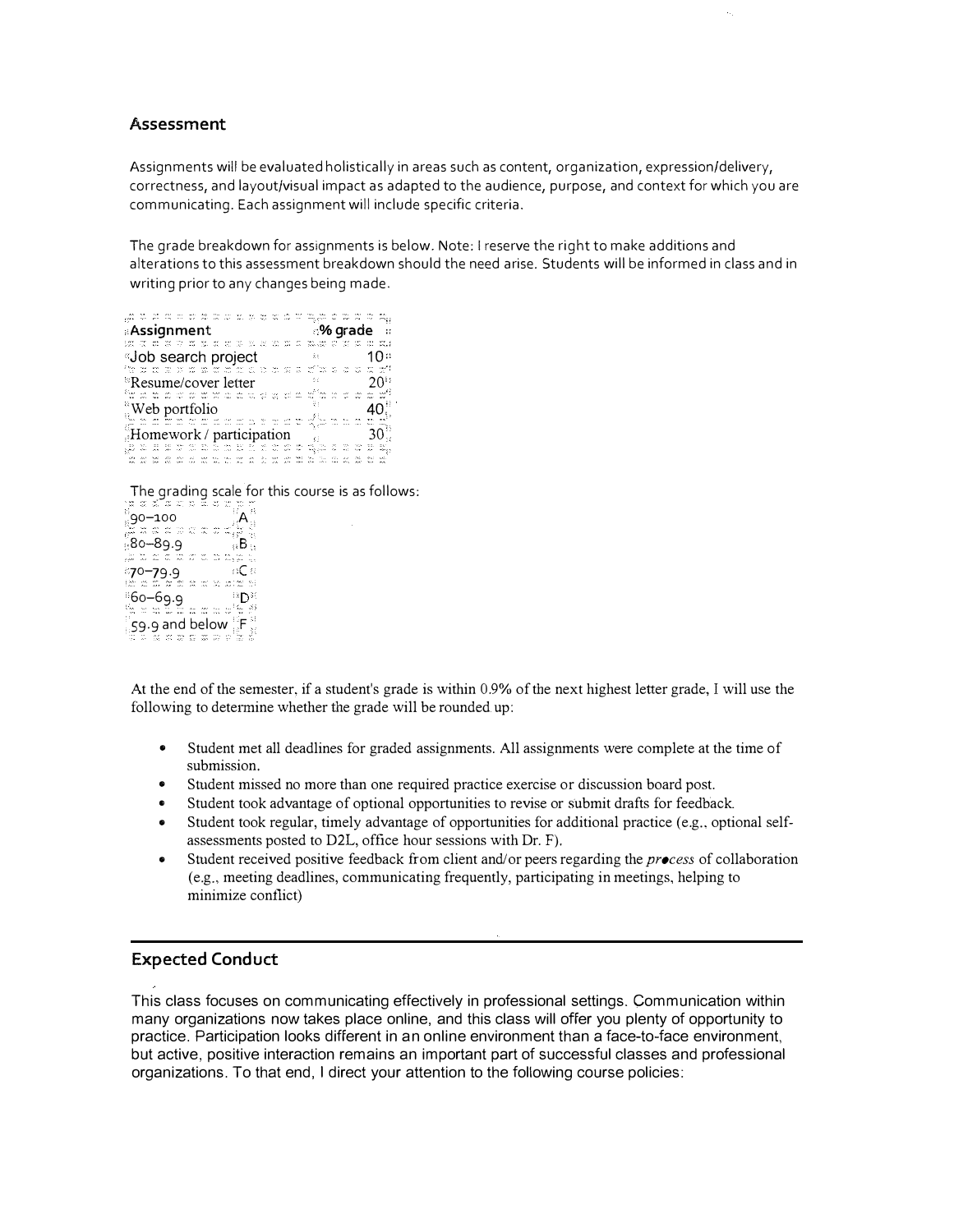- Meet deadlines established for the course.
- Log into D2L daily to see if there are emails, discussion board posts, or assignment feedback that you should respond to. (You may also choose to have email notifications sent to your regular email every time someone contacts you through D2L mail.)
- Write all class correspondence (e.g., emails, discussion posts, text messages) professionally according to the expectations of the business world. Expect to receive feedback from me on the style, tone, content, and organization of your emails, texts, discussion board posts, etc.
- Communicate regularly with peers and me. When receiving a message that you cannot address substantively at this time, send an acknowledgment that you have received the message and state when you will respond substantively.
- In this course, you will need to use advanced features of software such as Microsoft Word, Linkedln, and Wix. I will provide links to tutorials and out-of-class assistance at your request, but I expect you to be willing to develop the software skills you need to complete projects effectively.
- All major assignments listed in the table above must be completed in order to pass the course.
- Scholarly integrity and ethics: students are expected to maintain principles of academic integrity and conduct as defined in EIU's Code of Conduct. Violations will be reported to the Office of Student Standards. If you are in doubt of the appropriate way to identify your source, check with me before turning in the assignment. If you have any questions regarding appropriate handling of sources, collaboration, or past work, talk with me before turning in an assignment.

If circumstances arise that may impact your ability to maintain our course policies, address the situation as you would in the workplace--professionally, courteously, and in advance.

## Contact Information

You may reach me in one of the following ways:

- 1. Call or text me at  $(217)$  714–6028 anytime Monday–Sunday 8 am–10 pm. If you text me, please identify yourself by name and course. Note: From  $May 23-29$ , I will be at a teaching conference where the cell phone reception is notoriously bad. I will check my messages once or twice each day and will return any calls or texts that I have received.
- 1. Email me through D2L If you need to send me a large attachment or a link in Google Drive, send it to tfredrickwork@gmail.com. I try to respond to emails within 24 hours Mondays through Fridays. If it has been more than 24 weekday hours since you emailed me, feel free to contact me again.

#### Information for Students with Disabilities

Most accommodations may be easily met in this class. If you are a student with a documented disability in need of accommodations to fully participate in this class, please contact the Office of Student Disability Services (OSDS). All accommodations must be approved through OSDS. Please stop by Ninth Street Hall, Room 206, or call (217) 581-6583 to make an appointment.